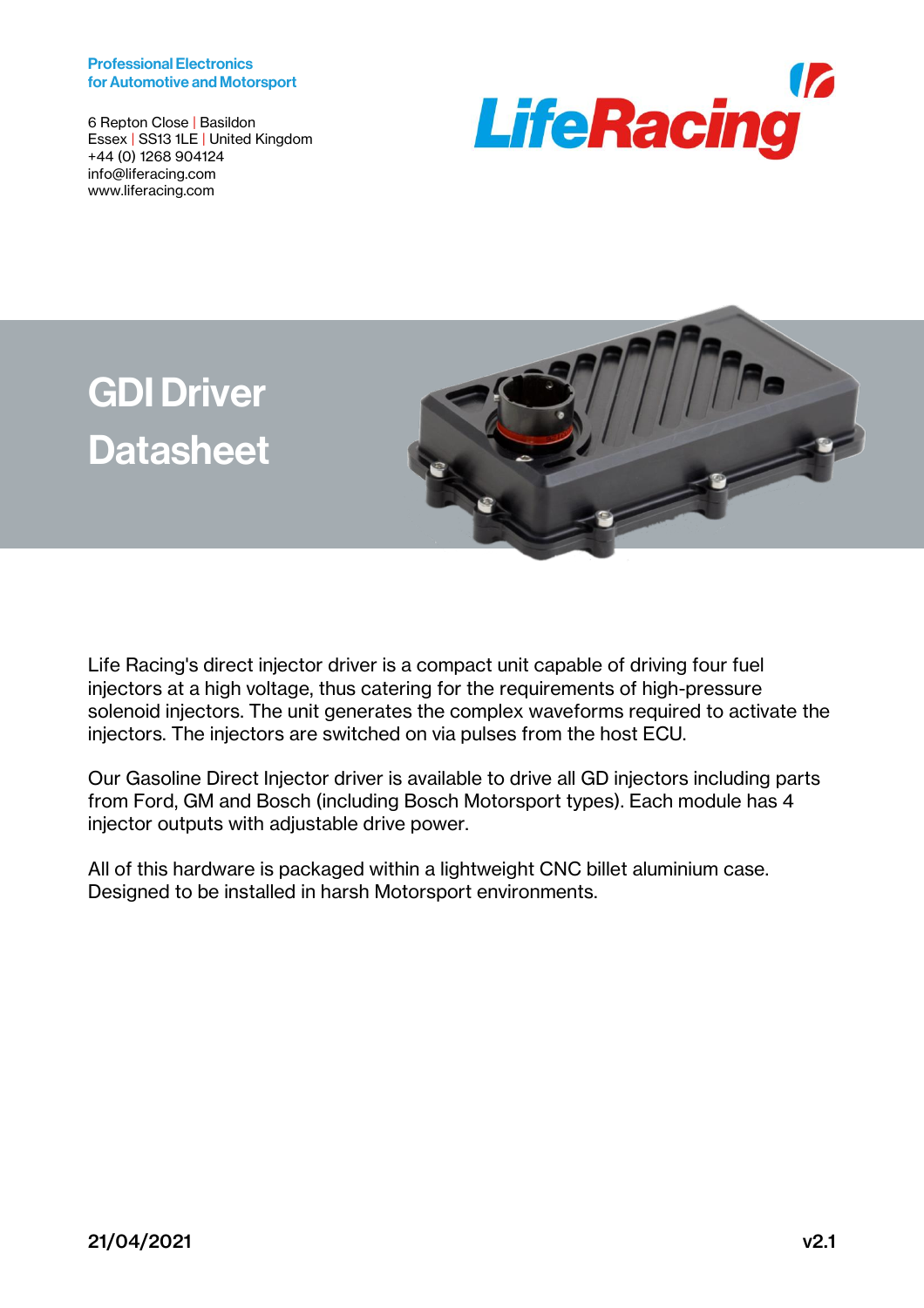

# Outputs:

• 4 Direct Injection Drivers

## Inputs:

• 4 Injection Pulses

# Power Supply:

- 6V to 32V input range with reverse polarity protection
- High Voltage generated internally
- Adjustable output drive power

# Output Profile:



The majority of all modern solenoid gasoline injectors will work with power level 2 (standard). Each power level is described below.

| Power Level                   | Low        | Standard          | High  | Very High  |
|-------------------------------|------------|-------------------|-------|------------|
| Boost time (63V)              | $300\mu s$ | $400\mu s$        | 450µs | $550\mu s$ |
| Consolidation time (supply V) | 300us      | 400 <sub>us</sub> | 400µs | $500\mu s$ |
| Hold PWM duty                 | 30%        | 40%               | 45%   | 50%        |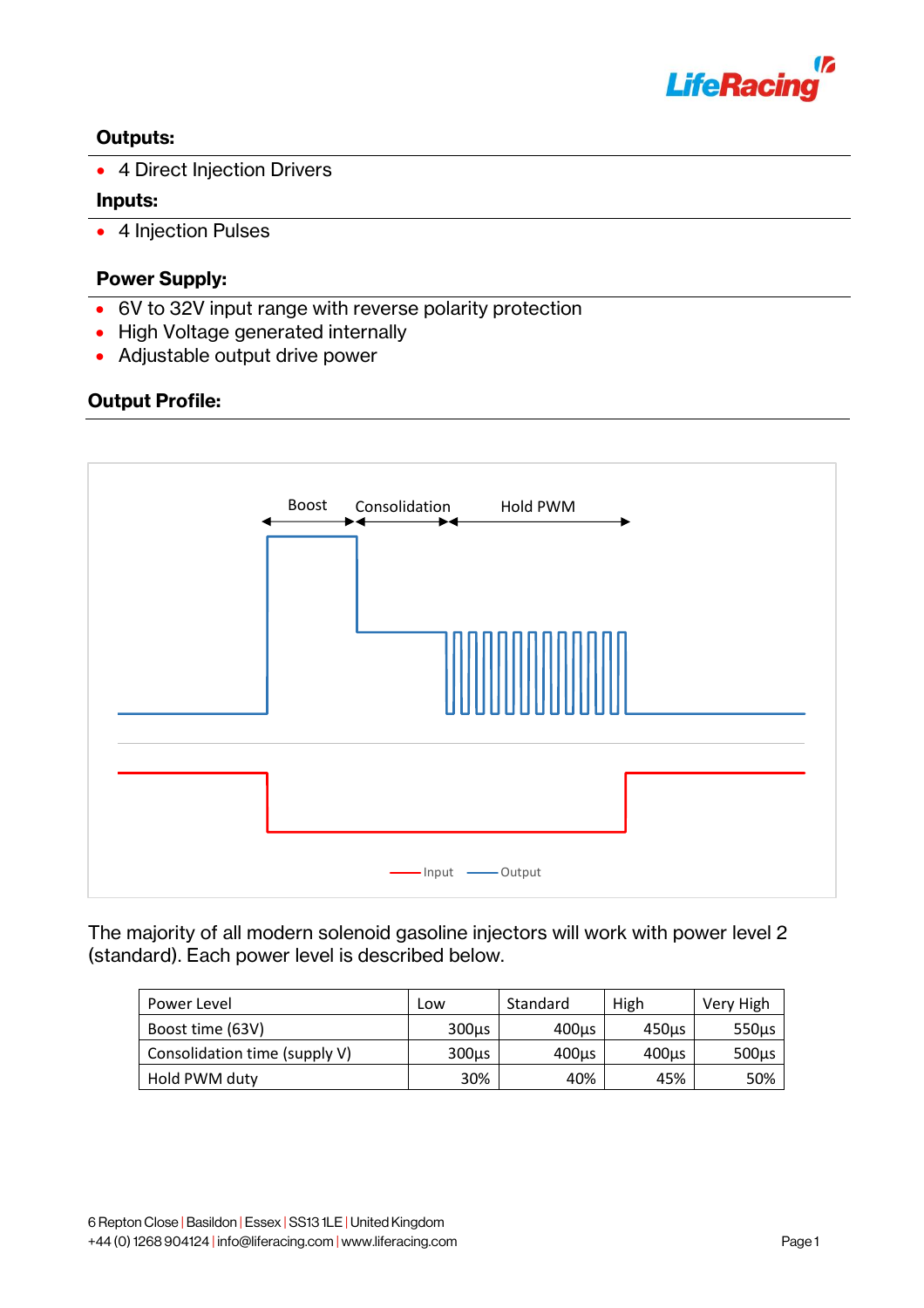

# Physical:

- Deutsch Autosport connector
- CNC machined, O ring sealed, black anodised aluminium case
- Maximum dimensions including connector are 140x80x37mm
- Operating temperature -25 to 85°C
- Total mass ~245g

### Ordering Information:

| <b>Description</b>              | <b>Part number</b> |
|---------------------------------|--------------------|
| <b>GDi Driver</b>               | ANC-A02            |
| <b>GDi Driver Connector Kit</b> | CON-A07            |
| V8 DI Package                   | ECU-F01            |
| V <sub>12</sub> DI Package      | ECU-F02            |
|                                 |                    |

#### Wiring Information:

#### Connector 1

*Mating connector: AS6-14-19SN*

| <b>Pin</b> | Gauge    | <b>Signal Name</b>      | <b>Signal Notes</b>                                |  |
|------------|----------|-------------------------|----------------------------------------------------|--|
| A          | 24-30AWG | Battery supply          | Positive battery supply                            |  |
| B          | 24-30AWG | Battery supply          | Positive battery supply                            |  |
| C          | 24-30AWG | Fuel injection pulse 01 | Signal from host ECU                               |  |
| D          | 24-30AWG | Fuel injection pulse 02 | Signal from host ECU                               |  |
| E          | 24-30AWG | Fuel injection pulse 03 | Signal from host ECU                               |  |
| F          | 24-30AWG | Fuel injection pulse 04 | Signal from host ECU                               |  |
| G          | 24-30AWG | Power config 01         | Power config pin G. See below power level settings |  |
| н          | 24-30AWG | GDI 01-                 | Direct injector negative                           |  |
| J          | 24-30AWG | GDI 02-                 | Direct injector negative                           |  |
| K          | 24-30AWG | GDI 03-                 | Direct injector negative                           |  |
| L          | 24-30AWG | GDI 04-                 | Direct injector negative                           |  |
| М          | 24-30AWG | GDI 01+                 | Direct injector positive                           |  |
| N          | 24-30AWG | GDI 02+                 | Direct injector positive                           |  |
| P          | 24-30AWG | GDI 03+                 | Direct injector positive                           |  |
| R          | 24-30AWG | GDI 04+                 | Direct injector positive                           |  |
| S          | 24-30AWG | Power config 02         | Power config pin S. See below power level settings |  |
| т          | 24-30AWG | Power ground            | Negative battery supply                            |  |
| U          | 24-30AWG | Power ground            | Negative battery supply                            |  |
| V          | 24-30AWG | Power ground            | Negative battery supply                            |  |

# Power Level settings:

| • Low power:       | G open,                | S open     |
|--------------------|------------------------|------------|
| • Standard power:  | G open,                | S grounded |
| • High power:      | G grounded, S open     |            |
| • Very high power: | G grounded, S grounded |            |